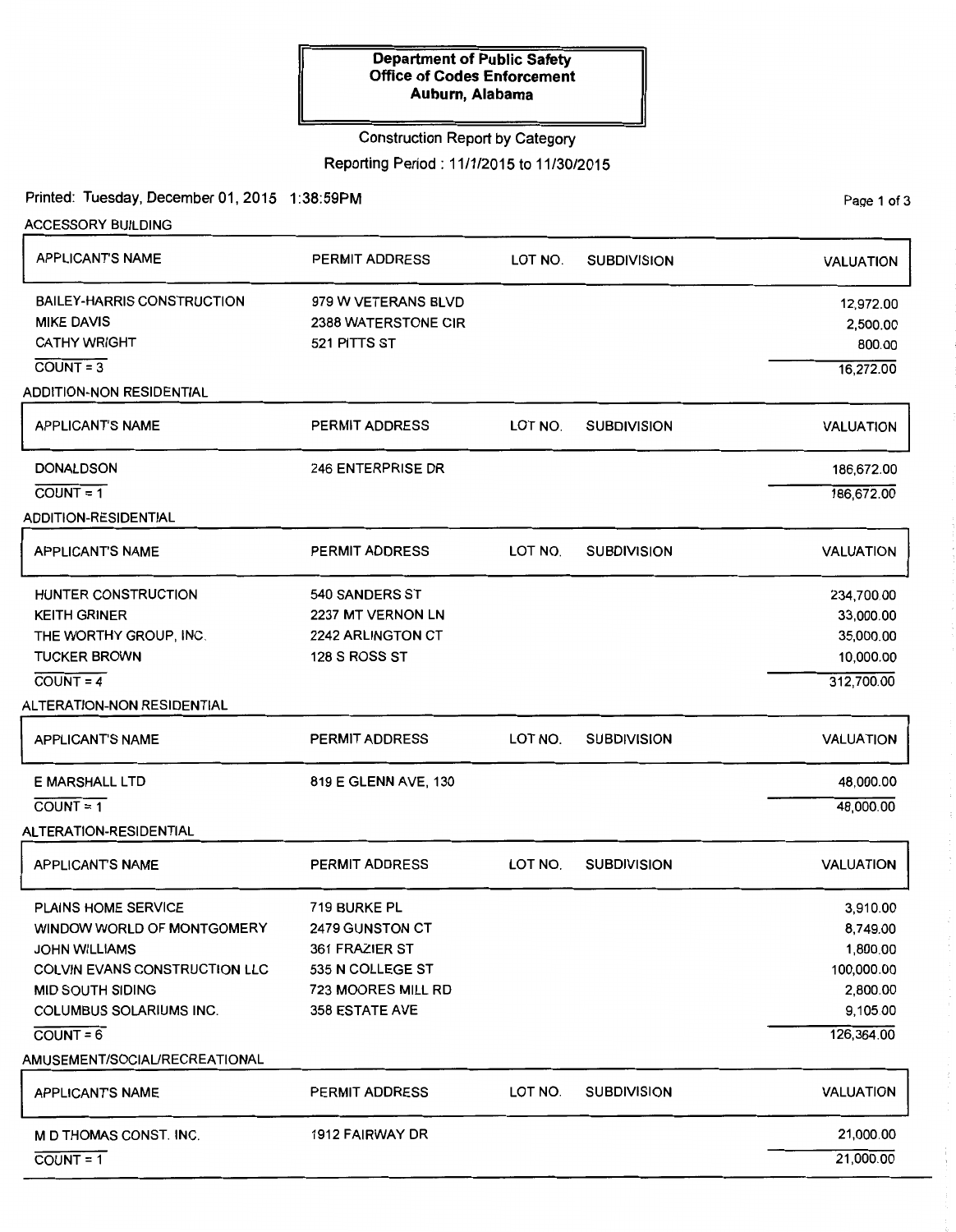## Construction Report by Category

Reporting Period : 11/1/2015 to 11/30/2015

Printed: Tuesday, December 01, 2015 1:38:59PM

ROOFING- NON RESIDENTIAL

| PERMIT ADDRESS             | LOT NO. | <b>SUBDIVISION</b> | VALUATION        |
|----------------------------|---------|--------------------|------------------|
| <b>190 E UNIVERSITY DR</b> |         |                    | 126,756.18       |
|                            |         |                    | 126,756.18       |
|                            |         |                    |                  |
| <b>PERMIT ADDRESS</b>      | LOT NO. | <b>SUBDIVISION</b> | <b>VALUATION</b> |
| 363 BELMONTE               |         |                    | 8,400.00         |
| 3672 HAWTHORNE CT          |         |                    | 9,200.00         |
| 527 S HERITAGE CT          |         |                    | 3,000.00         |
| 506 OAK MEADOW LN          |         |                    | 3,685.00         |
| 1003 E MAGNOLIA AVE        |         |                    | 3,500.00         |
| <b>1489 CAMBRIDGE CIR</b>  |         |                    | 10,735.00        |
| <b>1465 ANNALUE DR</b>     |         |                    | 5,000.00         |
| <b>1249 KINSLEY CT</b>     |         |                    | 7,491.25         |
|                            |         |                    | 51,011.25        |
|                            |         |                    |                  |

Page 2 of 3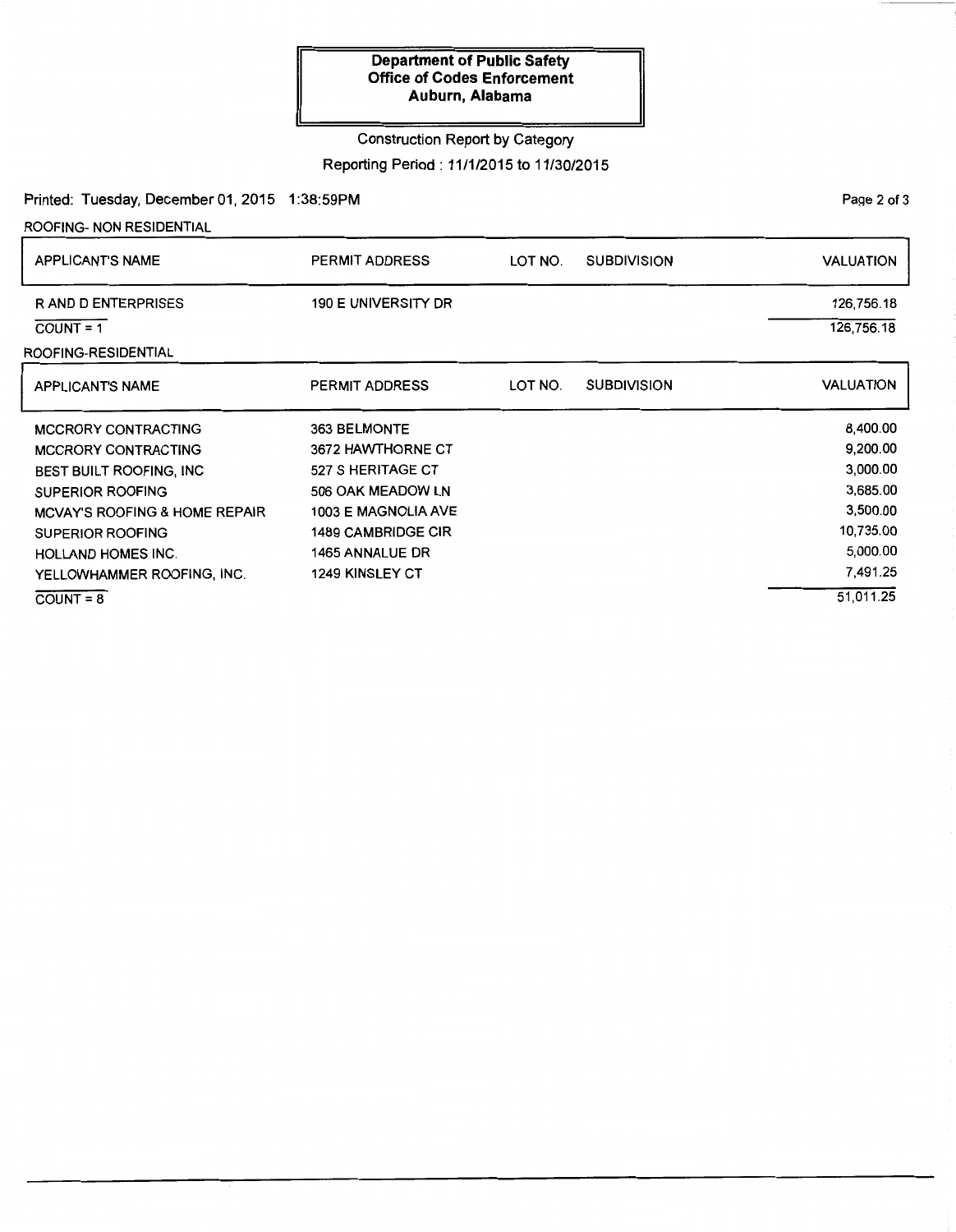# Construction Report by Category Reporting Period : 11/1/2015 to 11/30/2015

Printed: Tuesday, December 01, 2015 1:38:59PM

#### SINGLE FAMILY HOUSE-DETACHED

| <b>APPLICANT'S NAME</b>            | <b>PERMIT ADDRESS</b>      | LOT NO.     | <b>SUBDIVISION</b>           | <b>VALUATION</b> |
|------------------------------------|----------------------------|-------------|------------------------------|------------------|
| THE LETLOW CO LLC                  | 1661 PIERCE CHAPEL RD      | $\mathbf 1$ | <b>CHAPEL HILL</b>           | 289,018.36       |
| <b>SWC CONSTRUCTION</b>            | <b>359 FRONTIER CIR</b>    | 240         | <b>SOLAMERE</b>              | 301,527.78       |
| <b>STONE MARTIN BUILDERS</b>       | 2477 CHURCHILL CIR         | 49          | <b>LUNDY WEST</b>            | 196,772.56       |
| <b>BUILDERS PROFESSIONAL GROUP</b> | 2718 MIMMS LN              | 147         | <b>MIMMS TRAIL</b>           | 337.709.59       |
| <b>BUILDERS PROFESSIONAL GROUP</b> | 2715 MIMMS LN              | 204         | <b>MIMMS TRAIL</b>           | 403,578.73       |
| <b>HARRIS DOYLE HOMES</b>          | <b>1171 SOUTHRIDGE CT</b>  | 13          | <b>CYPRESS POINT</b>         | 456,729.12       |
| <b>BUILDERS PROFESSIONAL GROUP</b> | 2722 MIMMS LN              | 148         | <b>MIMMS TRAIL</b>           | 332,898.58       |
| <b>TOLAND PROPERTIES INC</b>       | 2562 MIMMS LN              | 82          | <b>MIMMS TRAIL</b>           | 267,783.79       |
| <b>TOLAND PROPERTIES INC</b>       | 2578 MIMMS LN              | 86          | <b>MIMMS TRAIL</b>           | 246,509.95       |
| <b>MICHAEL A MONK</b>              | <b>462 MERIMONT BLVD</b>   | 12          | <b>ASHETON LAKES</b>         | 396,969.54       |
| THE WORTHY GROUP, INC.             | 1800 KENNESAW LN           | 377         | <b>CAMDEN RIDGE</b>          | 224,099.00       |
| DAVID CRUM CONSTRUCTION, INC.      | 2685 CARRINGTON CT         | 70          | <b>WHITE OAKS</b>            | 388,034.28       |
| HOMEWORKS OF ALABAMA INC           | 2249 N DONAHUE DR          | 68          | <b>OAK GROVE</b>             | 445,426.85       |
| FOUNTAIN, GRANT                    | 2298 OXFORD CT             | 339         | <b>ASHETON LAKES</b>         | 342,146.67       |
| HOMESTEAD RESIDENTIAL              | 960 FALCONER DR            | 156         | YARBROUGH FARMS - THE PARC   | 306,046.59       |
| <b>HOMESTEAD RESIDENTIAL</b>       | <b>1847 TALCOTT CT</b>     | 668         | <b>CAMDEN RIDGE</b>          | 350,359.70       |
| <b>STONE MARTIN BUILDERS</b>       | 2621 SALFORD ST            | 58          | <b>COTSWOLDS</b>             | 302,292.47       |
| <b>STONE MARTIN BUILDERS</b>       | 827 WINSTON CT             | 59          | <b>LUNDY WEST</b>            | 131,653.28       |
| <b>RIDGE CREST PROPERTIES LLC</b>  | <b>1259 FALLS CREST PL</b> | 66          | YARBROUGH FARMS              | 352,229.23       |
| <b>BUILDERS PROFESSIONAL GROUP</b> | 2719 MIMMS LN              | 203         | <b>MIMMS TRAIL</b>           | 423,010.62       |
| <b>EASTBROOK HOMES</b>             | 2149 PRESERVE DR           | 101         | <b>PRESERVE</b>              | 381,177.11       |
| <b>HOMESTEAD RESIDENTIAL</b>       | 2143 CONCORDE CT           | 359         | <b>ASHETON LAKES</b>         | 317,041.35       |
| <b>CARRIAGE HOMES LLC</b>          | 1270 FALLS CREST DR        | 61          | YARBROUGH FARMS PH II        | 398,471.74       |
| <b>HOMESTEAD RESIDENTIAL</b>       | 972 FALCONER DR            | 158         | YARBROUGH FARMS - THE PARC   | 307,747.19       |
| <b>VILLAGE BUILDERS INC.</b>       | 1681 LIVVY LN              | 57          | <b>EAST LAKE SUBDIVISION</b> | 463,961.01       |
| <b>EASTBROOK HOMES</b>             | 2004 MOHICAN DR            | 185         | <b>PRESERVE</b>              | 221,500.21       |
| $COUNT = 26$                       |                            |             |                              | 8,584,695.30     |

TOTAL COUNT= 51

TOTAL VALUATION=

9,473,470.73

Quelus plus

PaQe 3 of 3